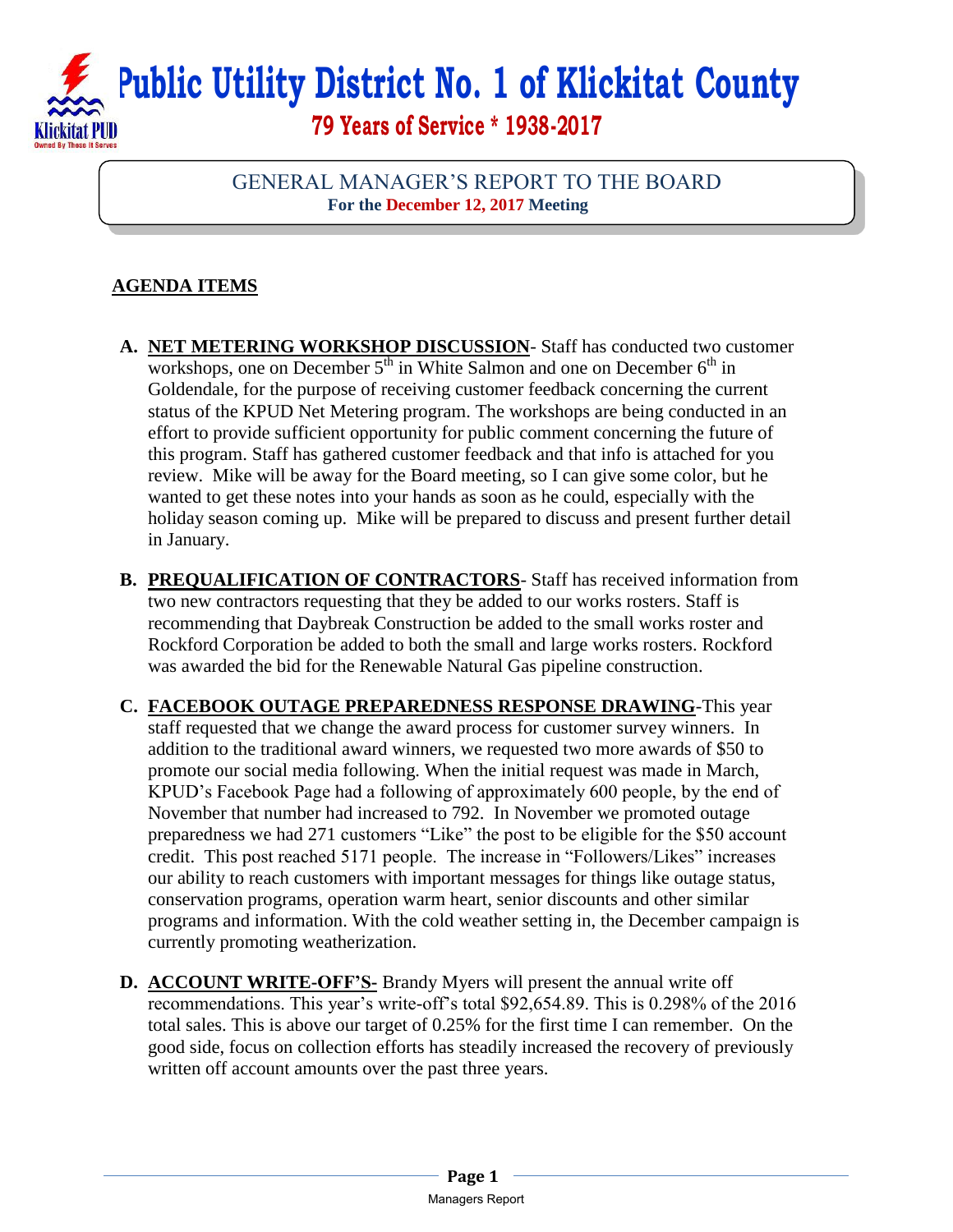- **E. CANCELLATION OF UNCLIAMED WARRANTS-** This is an annual process. Staff is requesting the Commissioner's adopt Resolution 1752 to cancel outstanding warrants. Those being brought before you for cancellation are for the year ending 2016. In total there are 23 unclaimed warrants totaling \$1,820.67; 15 are customer refunds, 5 are Renewable Energy Rebates, 2 are Commissioner's reimbursements and 1 is a vendor payment. 10 of the warrants have been turned over to the Washington State Department of Revenue as unclaimed property. The remaining 13, if not redeemed, will be turned over to Washington State Department of Revenue as unclaimed property in 2018. Until then AP will continue due diligence to facilitate redemption of the unclaimed warrants.
- **F. 4:30 pm. 2018 OPERATIONAL BUDGET FINAL REVIEW AND HEARING -**

We will be opening the hearing for the 2018 Operational Budget adoption at 4:30pm at which time there will be a presentation of the budget. The budget was presented to the board on November  $14<sup>th</sup>$  for their initial review and on November  $28<sup>th</sup>$  the board reviewed revisions. There have been no corrections made to the budget since the November  $28<sup>th</sup>$  review.

**G. APPROVAL OF 2018 KPUD OPERATIONAL BUDGET-** Upon completion of the budget hearing, staff recommends approval of the 2018 Operational Budget as presented.

## **NON-AGENDA ITEMS**

## **1. G.M. Meetings:**

**Annual WPUDA Meeting, Spokane WA November 27**: I attended the General Managers meeting, where we discussed and revised the Energy Independence Act action plan to the become a bit broader Clean Energy Action Plan, as directed by the WPUDA Board on November  $17<sup>th</sup>$ . I also attended the President's Reception on behalf of Klickitat PUD.

**Renewable NW Tour, LFG/WC/JDPS December 1**: I took Amanda Jahshan the local Washington Policy Advocate from Renewable Northwest, to the HW Hill and White Creek generation facilities, as well as the John Day pumped storage site. We had a good discussion on the impacts of the current Renewable Portfolio Standard program as well as the relative merits of alternative policies for continuing to reduce greenhouse gas emissions from the electric sector in Washington State. Her membership is prorenewables, but I thought we had an excellent exchange of ideas and how policies are impacting the front lines of the electric marketplace. It was a good tour and well worth the time. I extended an invitation to speak with others from the coalition and her members. As a side note, National Grid is also a member of Renewable Northwest.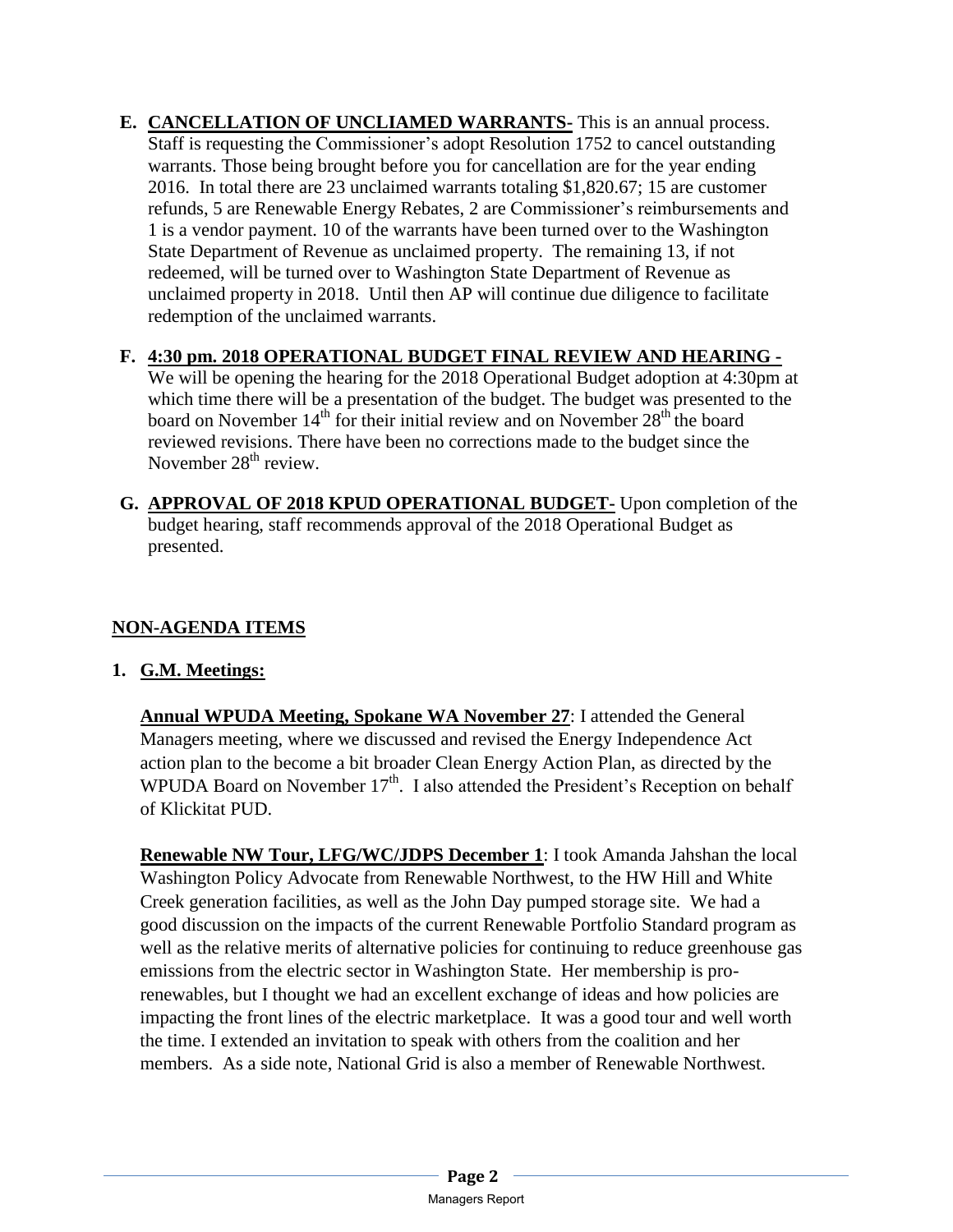**Representative Gina McCabe December 6**: The Representative recently went on a sponsored trip to Denmark to observe a "renewable economy" with the intent of bringing back ideas that may be applied here. It was clear that the area they viewed, which was an island, has a much different "economy" than the Pacific Northwest. I took the opportunity to discuss the recent E3 carbon study and much of the same information I discussed with Renewable Northwest. I focused on the negative impacts that an expanded RPS standard would likely have on BPA rates and the erosion that could occur to the region's low priced electricity advantage relative the rest of the Country. There is a more formal follow-up meeting to her trip being planned for April  $14<sup>th</sup>$ .

- **2. Community Service Klickitat School Board Tenure**: In November, Beth Schroder attended a Washington State School Directors Association (WSSDA) annual conference in Bellevue. During the conference, various school board members were recognized for their service. Lori Fakesch was recognized for her 30 years of service on the Klickitat School Board. I just wanted to take the opportunity to recognize such a significant contribution of one of our employees to her community.
- **3. Bitcoin, Data Mining and Data Center Interest**: As discussed last meeting, we are continuing to receive significant interest from many parties in potentially locating facilities here in Klickitat County. As requested, we have worked on streamlining how we are handling these inquiries. I do suspect that we could have several of these ventures locating here as we have some locations that have infrastructure that is well suited to this use. As requested, we are ensuring our policies are met and that we are not exposing our utility to increased risk given the volatility in this industry sector.
- **4. Strategic Plan Implementation**: I am attaching the Strategic Plan for your review. In 2017, we achieved the items that have the most fundamental impact on the utility and our stability. These 2017 action items are in the Maximize the Value of Physical Assets and Financial Responsibility areas:
	- i. We are forecasted to exceed total revenues by \$4 million
	- ii. Completed the 101 Bar Ranches contracts
	- iii. Assisted 101 Bar in receiving their water rights permit
	- iv. Completed the British Petroleum renewable natural gas(RNG) contract
	- v. The RNG project is on course for the August  $1<sup>st</sup>$  commercial operation date
	- vi. We met or exceeded all Financial Policy goals

There were however, items that we did not address in 2017. As a result I wanted to assure the Board that we are in a great position to move forward with the strategic plan rollout in early 2018. I am looking forward to being in a better position to focus more on strategic issues and guidance within the utility than in any time in my term as your General Manager. I am looking forward to 2018.

**5. 101 Bar Ranches / Goodnoe Station Development Water Supply**: I have continued to meet regularly with Gene Callan and Art Edwards. Their project continues to evolve